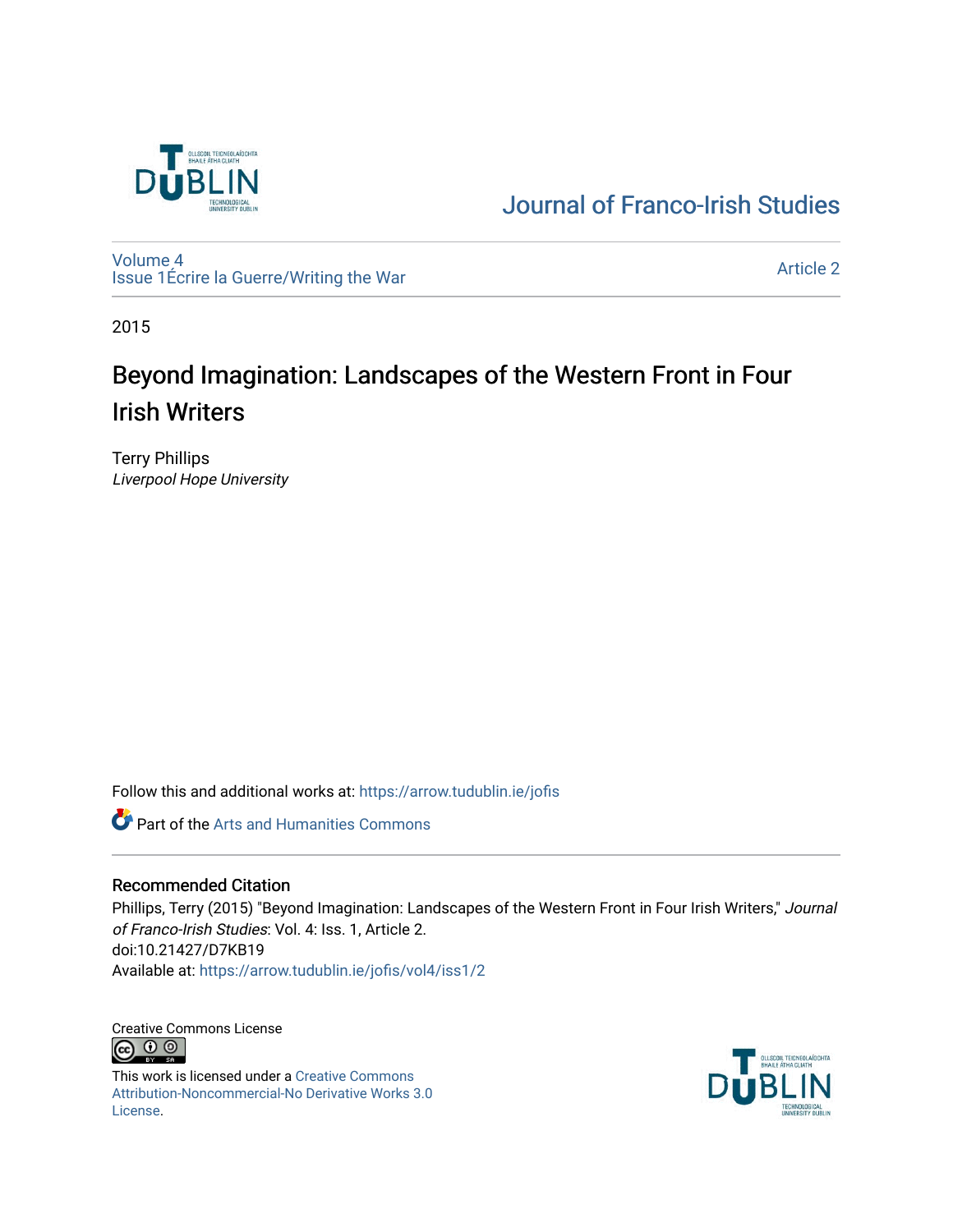### **Terry Phillips**

#### **Beyond Imagination: Landscapes of the Western Front in Four Irish Writers**

Historians differ in their estimation of the value of literary evidence as a contribution to an understanding of the First World War. It is assumed in what follows that the writing of those who took part in, or observed the conflict at close quarters, in one of the arenas in which it was fought, have something of value to tell later generations about the experience. Ironically, in view of this claim, one of the most commonly recurring themes of all those writers from a variety of countries and backgrounds who have attempted to write about the First World War is the difficulty of describing what they see - of describing the indescribable. The central character in R.H. Mottram's *The Spanish Farm Trilogy* can only say when asked to describe the Western Front, "It's like  $-$  like  $-$  [...] It's like the end of the world." <sup>1</sup> The most obvious reason for this lies in the nature of the act of communication which requires a common reference point, either directly experienced or acquired through familiarity with representations, to endow the otherwise empty signification of language with meaning. The challenge confronting the visual artist may, on first consideration, appear to be simpler but the absence of a recognisable common experience between painter and observer plays its role here too. In their efforts to describe what was beyond the imagination of readers and observers, writers and painters drew on the aesthetic resources available to them, through a variety of traditions and genres. Recent writing on literature of the First World War by Santanu Das and others has sought to move away from the dominant focus on English, and to a lesser extent American literature about the war.<sup>2</sup> This article will examine four very different creative artists from Ireland: the painter William Orpen, the writers Patrick MacGill and Edward Dunsany, and the dramatist, Sean O'Casey, focusing particularly on their representations of the landscape of the Western Front. In doing so, it will examine the cultural traditions and genres at their disposal, some of which are specifically Irish.

The most obvious Irish influence at this period comes from the Literary Revival, itself a rather too convenient label which encompasses writers as diverse as W.B. Yeats, Douglas Hyde, Augusta Gregory, George Moore and Padraig Pearse to name only a few. Revival

<sup>&</sup>lt;sup>1</sup> R.H. Mottram, *The Spanish Farm Trilogy, 1914-18* (London: MacMillan, 1927), p. 339.

<sup>2</sup> See *Race, Empire and First World War Writing*, ed. by Santanu Das (Cambridge: Cambridge University Press, 2011).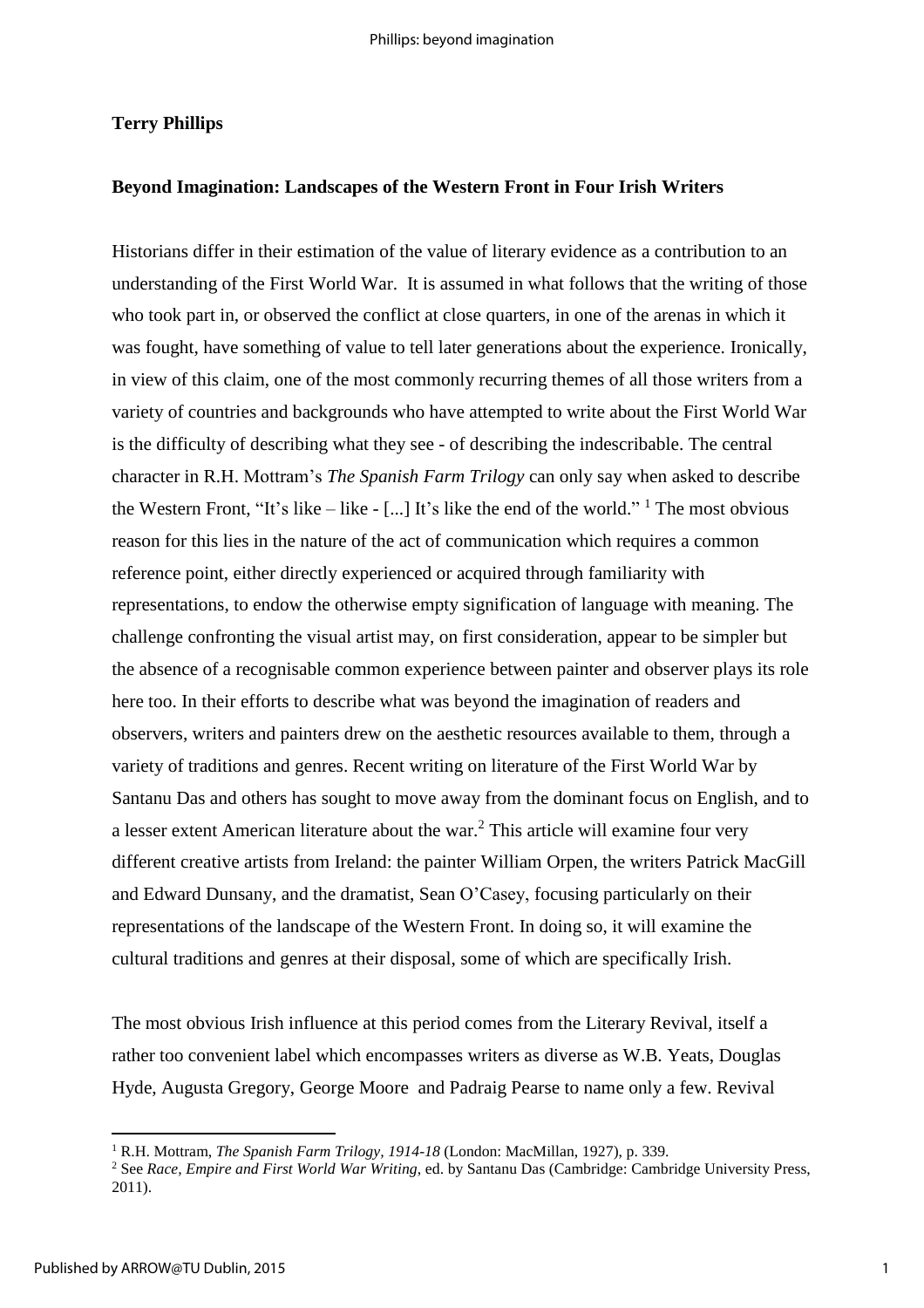influences extended beyond writers and an interesting example of an artist loosely associated with the Revival, but also strongly influenced by European cultural developments: the Spanish painters, Velasquez and Goya, and to some extent impressionism, is the painter, Sir William Orpen, the son of a Dublin solicitor, who taught at the Metropolitan School of Art in the city. Roy Foster describes him as "tentatively identified with the Irish cultural renaissance,"<sup>3</sup> and he was well acquainted with influential Revival figures, being a friend of Augusta Gregory's nephew Hugh Lane, as well as an admirer of Synge and George Moore. He was supportive of Lane's efforts to found a gallery of modern art and according to Foster effectively introduced Lane to Manet on a visit to Paris in 1904. <sup>4</sup> He was concerned to draw on the influence of new artistic movements such as impressionism, in order to provide a new visual language for Ireland, to counter the stereotypical portrayals of the rogue Irishman which appeared in *Punch* and elsewhere.

Orpen was sent to the Front in 1917 as a war artist. His memoir, *An Onlooker in France* provides an account of the war, seen from the perspective of a rather privileged noncombatant, employed primarily to paint portraits of eminent people. However, although his own position was privileged, he showed awareness of, and great feeling for, the plight of the ordinary Tommy, and was fully acquainted with the horrors of the battlefield. His paintings can be seen at the Art Gallery in the Imperial War Museum in London and encompass a range of portraits, figures, scenes and landscapes.

In *An Onlooker in France* there is plenty of evidence of the painter's eye at work, although he is aware too of the limits of that eye. "I remember an officer saying to me, 'Paint the Somme? I could do it from memory - just a flat horizon-line and mud-holes and water, with the stumps of a few battered trees," but Orpen adds, "one could not paint the smell."<sup>5</sup> His own initial description of the Somme echoes this vision of desolation:

I shall never forget my first sight of the Somme battlefields. It was snowing fast, but the ground was not covered, and there was this endless waste of mud, holes and water. Nothing but mud, water, crosses and broken Tanks; miles and miles of it, horrible and terrible, but with a noble dignity of its own, (211)

<sup>3</sup> Roy Foster, '"Old Ireland and Himself": William Orpen and the Conflicts of Irish Identity', *Estudios Irlandeses*, 0 (2005), 39–50 (p. 43).

<sup>4</sup> Foster, '"Old Ireland and Himself": William Orpen and the Conflicts of Irish Identity', p. 43.

<sup>5</sup> William Orpen, *An Onlooker in France*, Kindle (London: Williams and Norgate, 1921), loc. 237-249. Further quotations are referenced by a location number in the text.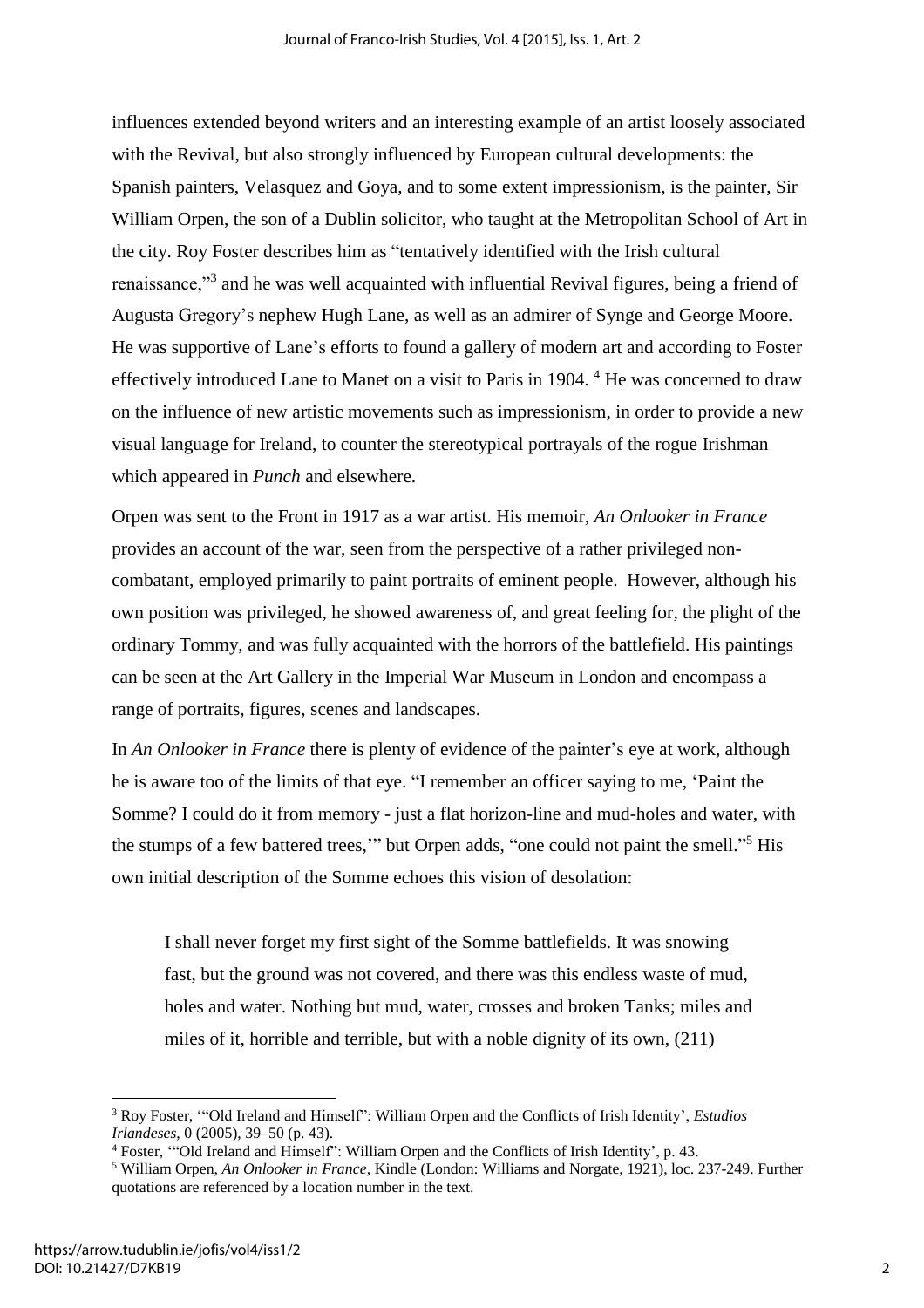His artist's eye conveys the sense of space; the overwhelming desolation of the scene. The description focuses on the detail of what is to be seen but suggests a way of reading it by the implied metaphor of desert and by the judgement that it is "horrible and terrible". The modern reader is surprised only by the reference to "noble dignity". Used to the overwhelming sense of loss, destruction and futility conveyed by poets and artists, comments such as this open the reader's mind to the possibility that these men (and occasionally women) saw something else there too.

Similar desolation is conveyed in Orpen's description of Flanders, more precisely Zonnebeke (also the subject of a famous poem by the English poet Edmund Blunden, "The Zonnebeke Road"<sup>6</sup>):

Was there ever a more ghastly place? Even the Somme was outdone. Mud, water, battered tanks, hundreds of them, battered pillboxes, everything battered and torn, with Ypres like a skeleton. The Menin road, the Zonnebeke Road, what sights were there- mangled remains of superhuman effort! (1060)

The ingredients, the objects of desolation, are identical, with only rhetorical expressions and the simile of the skeleton to convey the deep horror induced by the accumulation of these objects. Orpen's Zonnebeke is possibly his most famous battlefield painting, and it is one of the very few which conveys that traditional dreariness and gloom which has come to be associated with the landscapes of the Western Front. The picture, however, has nothing of the battered tanks and pillboxes and, painted with a hill in the background, is not quite the characterless landscape of which he writes. It would seem that, once he paints, he sees something of perhaps an eerie beauty even in landscapes of destruction. The painting shows dramatic storm clouds illuminated by a small chink of blue sky. Significantly, however, the body of a soldier lies at the front of the picture.

As I indicated previously, Orpen never lost sight of the human cost. One of his most grotesque accounts takes us back to the Somme:

<sup>6</sup> Edmund Blunden, *Poems of Many Years* (London: Collins, 1957), p. 139.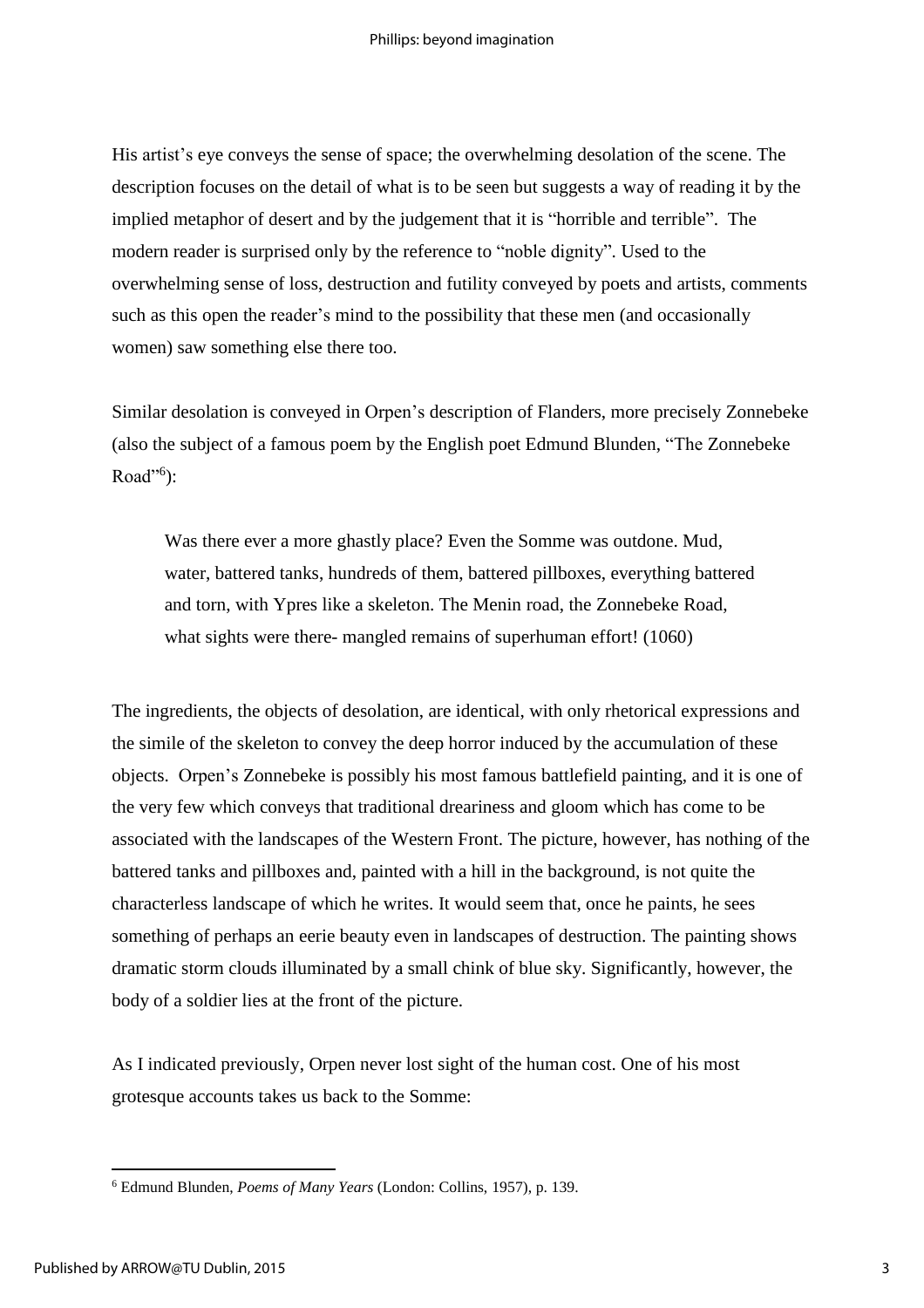A hand lying on the duckboards; a boche and a Highlander locked in a deadly embrace at the edge of Highwood; the "Cough-drop" with the stench coming from its watery bottom; the shell-holes with the shapes of bodies faintly showing through the putrid water. (236)

Here is the reference to the smell which one cannot paint. The verbal description evokes a grotesque and almost a surrealist scene, although in his painting there is often a curious beauty. At one point in *Onlooker* he comments:

There is a beautiful valley on the left, as one goes from Amiens to Albert: one looked down into it from the road, a patchwork of greens, browns, greys and yellows. I remember John Masefield said one day it looked to him like a postimpressionist table-cloth; later, white zigzagging lines were cut all through it – trenches. (465)

This comment is unsurprising to anyone who has seen Orpen's paintings of battlefield landscapes, most of which give an indication of the influence of impressionism.

However, the reader of *Onlooker* is taken by surprise by this description from the opening of Chapter Five, entitled "The Somme in Summer Time (August 1917)":

White daisies, red poppies and a blue flower, great masses of them, stretched for miles and miles. The sky a pure dark blue, and the whole air up to a height of about forty feet, thick with white butterflies: your clothes were covered with butterflies. It was like an enchanted land; but in the place of fairies there were thousands of little white crosses, marked "Unknown British Soldier", for the most part. (410)

The modern visitor to the Somme battlefields, or at least the visitor who has undertaken the journey in summer time, will recognize something of his/her own experience of this ironically beautiful landscape, but as ever the note is tempered, this time by another reference to colour, the colour of the crosses.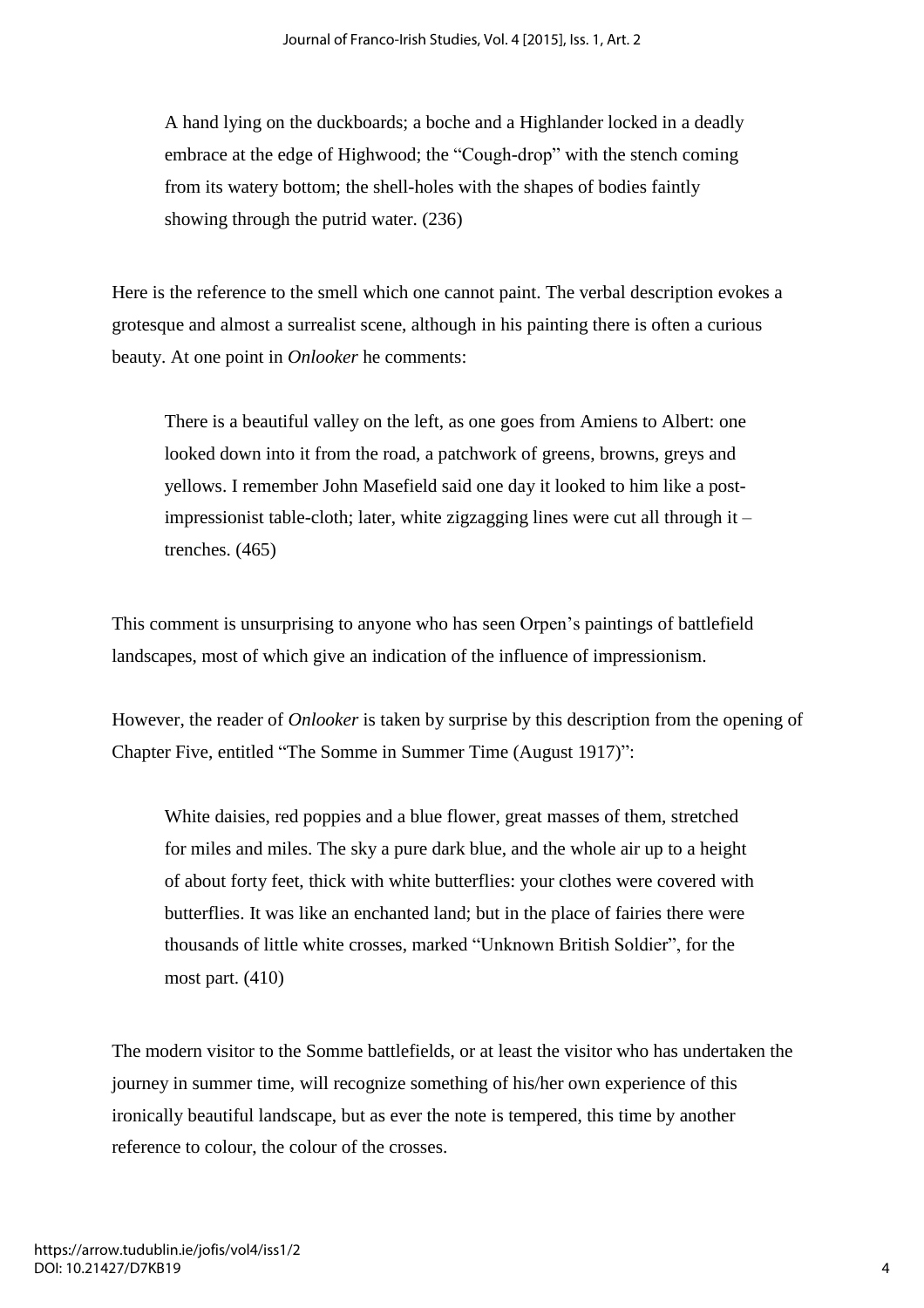Orpen's paintings are subtler than his prose - reflecting a beauty distinguished above all by colour. Some of this colour can be seen in "A Grave and a Mine Crater at La Boisselle" where the predominant colours are the green of the grass and the white of the chalk, while the foreground shows a preponderance of lilac flowers and a few red ones. There is however, in the centre of the foreground, a single white cross and three single leafless stalks, significant reminders of the destruction which has taken place.

Orpen went on to court controversy in the aftermath of the war, when he was commissioned to paint the politicians, whom he contemptuously described as "Frocks" when they gathered at Versailles. In spite of his own privileged background he never lost sight of the suffering of the ordinary soldier. *An Onlooker in France* succeeds in conveying this suffering in a number of ways, one of which is the descriptions of the battlefield which express something of his horror at the desolation but also, influenced strongly by his painter's eye, an awareness of the beauty of nature even within man-made destruction.

A writer whose background was even more privileged than that of Orpen, Edward Plunkett, Lord Dunsany, was also associated with the Literary Revival, rather more closely than Orpen. However, politically, while he was a patron of the Irish soldier poet and nationalist Francis Ledwidge, he was himself strongly unionist, Irish being an important regional rather than national identity for him. Like others associated with the Revival, whose privileged position allowed easy physical and intellectual travel between Ireland and England, Dunsany was influenced by wider and related traditions including fantasy, and was influenced by writers of fantasy, such as Edgar Allan Poe.<sup>7</sup> Ernest Boyd, writing in 1917, observes the connection between Dunsany's interest in the fantastic and "that imaginative revival that lies behind Ireland's literary renaissance."<sup>8</sup>

Dunsany joined the Royal Inniskilling Fusiliers in 1914, and was posted to France with the 16th Irish Division in January 1917. His wartime experience is conveyed in a collection of short stories entitled *Tales of War,* in which the evocation of the landscape of the trenches is

 $<sup>7</sup>$  This seems the best and certainly most generally accepted description of his writing in spite of the claims to</sup> the contrary of Jared C.Lobdell. Jared C. Lobdell, "The Man Who Didn't Write Fantasy: Lord Dunsany and the Self-Deprecatory Tradition in English Light Fiction", *Extrapolation*, 35 (1994), pp. 33–42. 8 Ernest A. Boyd, 'Lord Dunsany: An Impression', *The Dial*, LXII (1917), pp. 170–171.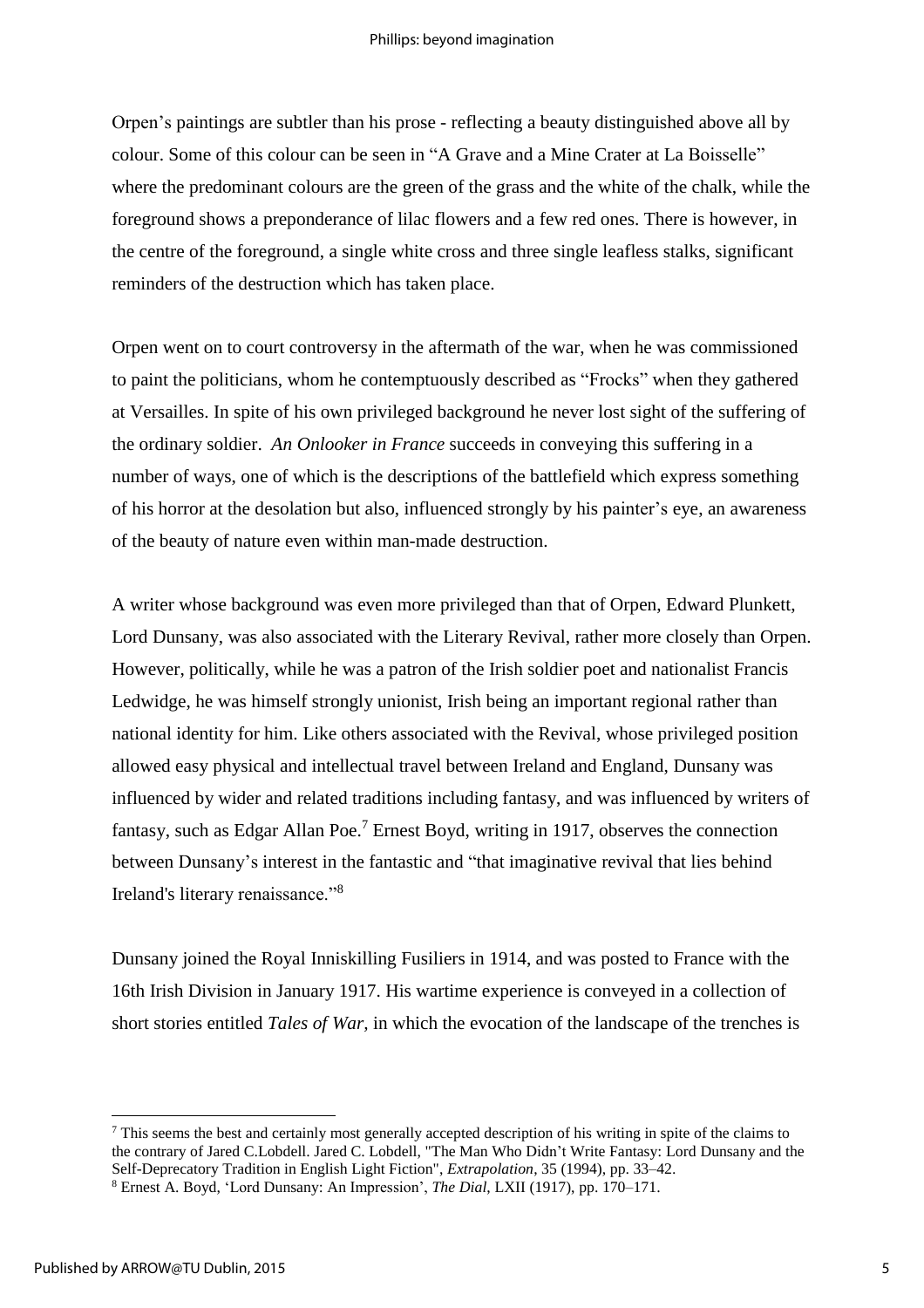almost irredeemably bleak, partaking of an enormity which goes beyond realism.<sup>9</sup> In "The Nightmare Countries" he opens his story with references to the "darker dreams of poetry" citing Poe, Coleridge and Swinburne, whose stories are pleasant because "you can banish them by the closing of a book":

But in France they are there always...In France the nightmare countries stand all night in the starlight; dawn comes and they are still there. [...] the lost lands lie unburied, gazing up at the winds; and the lost woods stand like skeletons all grotesque in the solitude; the very seasons have fled from them [...] (75)

Phrases such as "nightmare countries" and "lost lands" which are "unburied" have overtones of the horror tales of H.P. Lovecraft, and suggest a world whose destruction has taken it into a supernatural realm. The description, in spite of its evocation of horror is, apart from the comparison of the trees to skeletons, generalised, and it is a feature of Dunsany's writing that it largely lacks the detail present in Orpen's descriptions.

One of the predominant descriptive motifs is that of the desert, as can be seen from this extract from "A Walk in the Trenches", which again begins with a reference to dead trees, this time "sepulchral":

[...] you come perhaps to a wood in an agony of contortions - black, branchless, sepulchral trees, and then no more trees at all... there stretches for miles instead one of the world's great deserts, a thing to take its place no longer with smiling lands but with Sahara, Gobi, Kalahari, and the Karoo. (30)

The extract serves to remind us of the Britishness of this Irish writer who, like others of his class, played his role within the Empire, having served in the Boer War from 1899 until he left the army in 1901. It suggests both a wide-ranging imagination and the experience of his own travels, both within in the Empire and beyond, including several visits to Egypt, a visit to Algeria in 1913, and another to East Africa in the same year.  $10$ 

One of Dunsany's most curious tales is entitled "The Homing Plane":

<sup>9</sup> Edward Dunsany, *Tales of War* (Dublin and London: Talbot Press and Fisher Unwin, 1918). Further quotations are referenced by a page number in the text.

<sup>10</sup> Patrick Maume, 'Dreams of Empire, Empire of Dreams: Lord Dunsany Plays the Game', *New Hibernia Review*, 13.4 (2009), 14–33 (p. 22).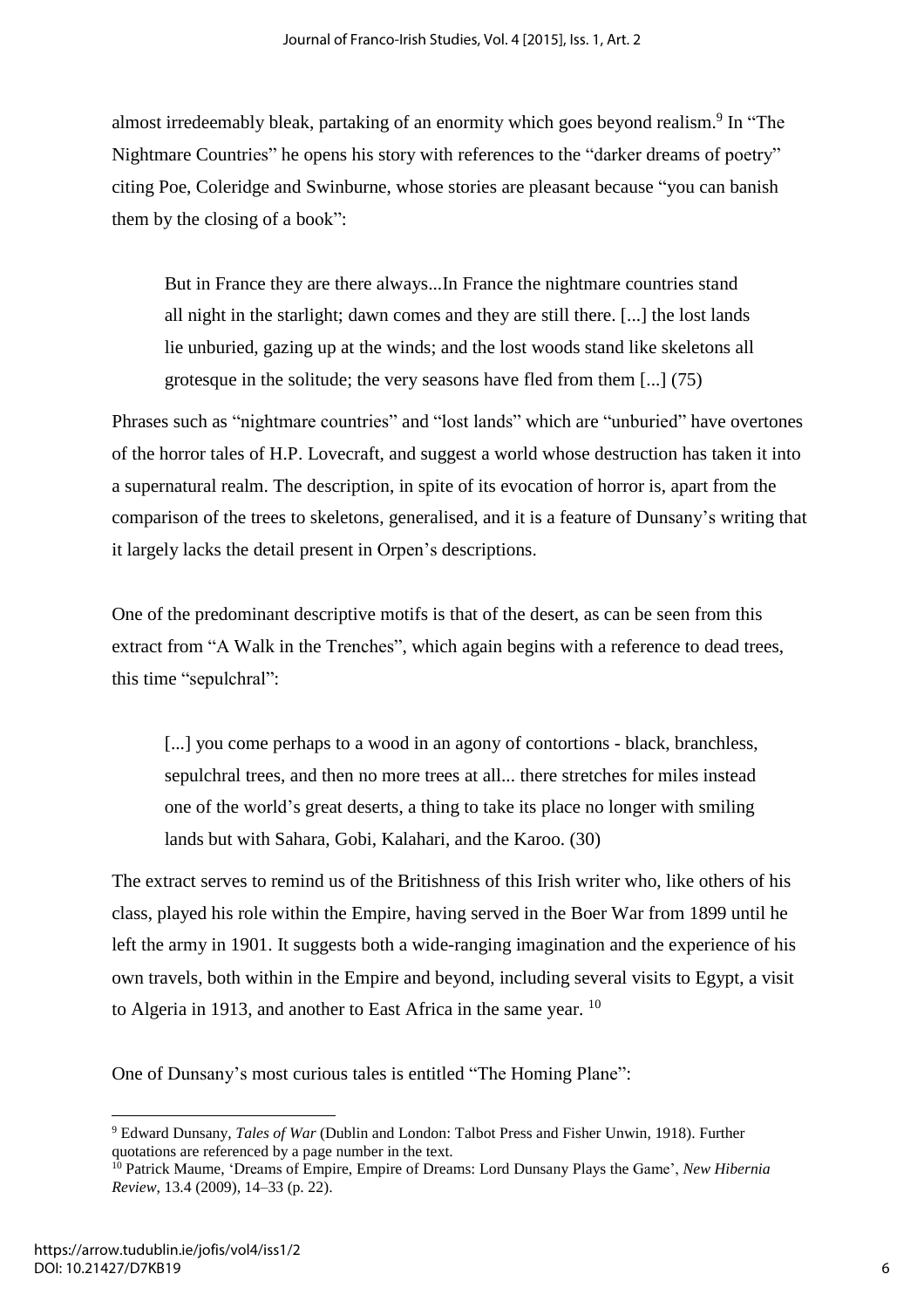A traveller threw his cloak over his shoulder and came down slopes of gold in El Dorado. From incredible heights he came. He came from where the peaks of the pure gold mountain shone a little red with the sunset; from crag to crag of gold he stepped down slowly. […] a battalion's bugles were playing "Retreat", when this knightly stranger, a British aeroplane, dipped and went homeward over the infantry. (46)

This is an imaginative excursion quite different from anything we find in Orpen's descriptions, a passage which owes far more to fancy than to actuality. Like the references to the desert in the earlier passages, it suggests a grandiose landscape far away from Western Europe, and shares with the writing of Irishmen as varied as C.S. Lewis and W.B. Yeats something of a yearning for past grandeur. Such yearning is suggested by the concluding words of the tale: "For the wars we fight today are not like other wars, and the wonders of them are unlike other wonders. If we do not see in them the saga and epic, how shall we tell of them?" It reflects one of the impulses behind the Revival which links it with some aspects of Modernism, the desire to be reconnected with the literature and traditions of the past. However, what is most interesting about this portrayal of the aeroplane as a mythic hero is that, to most proponents of this aspect of modernism and certainly to Lewis and Yeats, the First World War was a betrayal of such traditions. Moreover, there is a way in which the heroic treatment of the plane sits ill with Dunsany's own perspective. Patrick Maume comments that "He came to believe that modern warfare was the end product of a machine civilization, which he thought most fully developed in Germany". <sup>11</sup> It suggests, in spite of his support for the war effort, a profound uneasiness when confronted with conditions on the Western Front, which, according to Maume, haunted him for the rest of his life.

The longing for a grander world, peopled by the heroes of mythology, emerges again in "Shells", a curious and non-technical account of the variety of weaponry to be observed, which describes the scene at nightfall:

It is then as though a herd of giants, things of enormous height, came out from lairs in the earth and began to play with the hills. It is as though they picked up

<sup>11</sup> Maume, p. 16.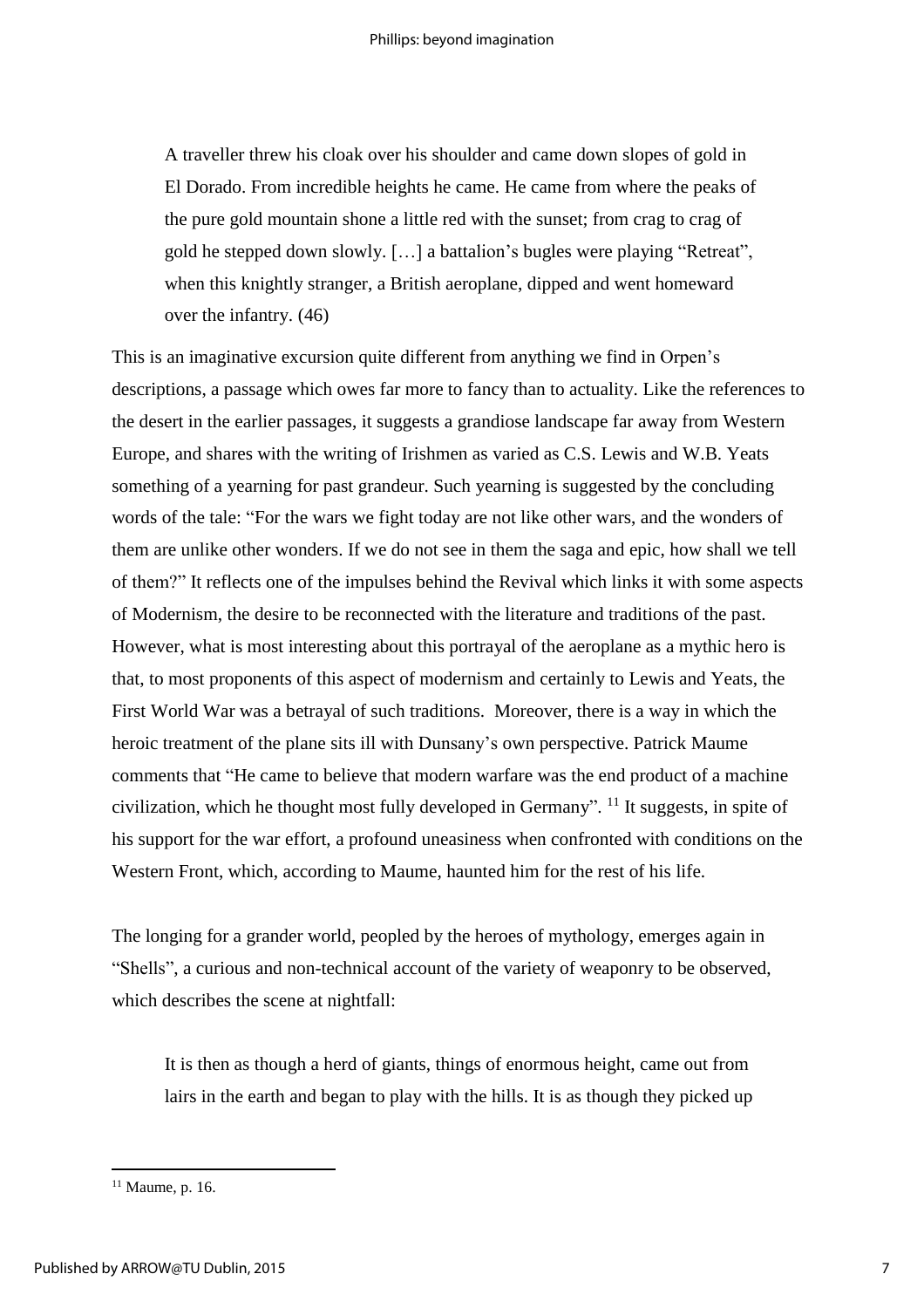the tops of the hills in their hands, and then let them drop rather slowly [...] (54)

Like the description of the plane, quoted above, this takes the reader away from any sense of the reality of the battlefield landscapes into a world of fantasy. What follows has more basis in reality, although a reality far away from the Western Front in the evocation of the reaches of the Empire, as the noises of the shells are described: "Another of the voices of the night is the whine the shell makes in coming; it is not unlike the cry the hyena utters as soon as it's dark in Africa" (55). Later and with the unabashed and unconscious racism typical of the era he describes the gas shell:

It is the liquid inside that gurgles before it is turned to gas by the mild explosion, that is the explanation of it; yet that does not prevent one picturing a tribe of cannibals who have winded some nice juicy men and are smacking their chops and dribbling in anticipation. (56)

It is a description which the modern reader finds so utterly shocking as to make any analysis seem inappropriate. Although superficially suggesting some basis in reality, in contrast to the "herd of giants" quoted above, it too belongs to the realm of fancy very different from the "cry of the hyena" which the writer may well be evoking from memory.

The clue to the descriptions of the Western Front which occur in *Tales of War,* is to be found in this extract from "A Walk in the Trenches", which repeats one of the most common formulations of writing the war by those who have witnessed it, the impossibility of description:

No one who has not seen it can imagine the country in which the trenches lie, unless he bear a desert clearly in mind - a desert that has moved from its place on the map, by some enchantment of wizardry, and come down on a smiling country. (31)

Unlike the descriptions of Orpen, who makes some suggestion of indescribability in his comment about painting the smell, Dunsany's descriptions more strongly suggest impossibility, largely lacking detail and often drawing on the fantastic. Like Orpen, he draws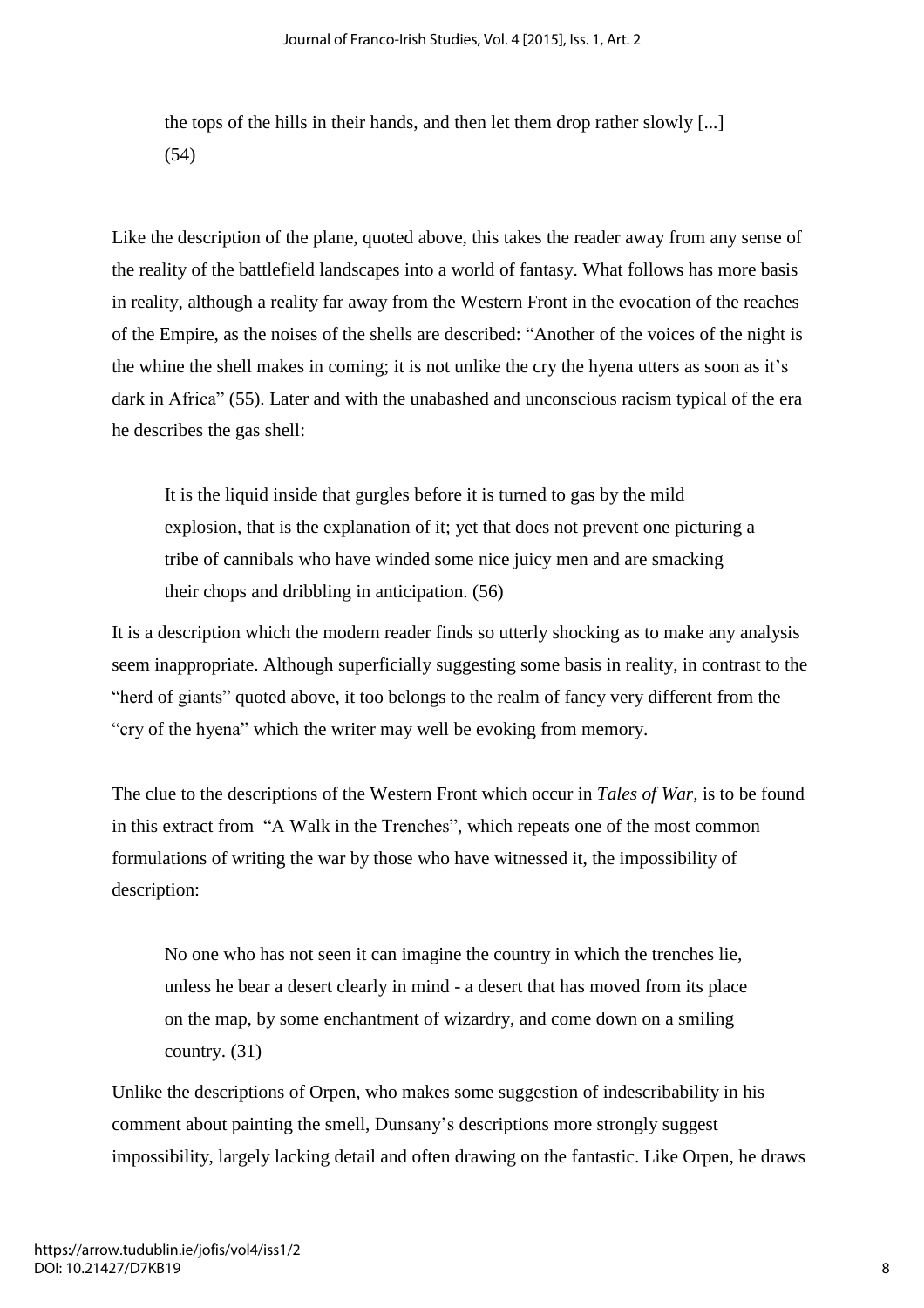on the desert as a point of reference based in reality, a reality of which he had direct experience, although most of his readers would know it only through the mediation of the traveller's description. His other points of reference, however, take him altogether beyond reality, sometimes directly suggesting a supernatural other world, and sometimes drawing on figures of myth and fantasy. In spite of his approval of the cause for which the allies fought, the reader suspects a largely unspoken unease with this war of the machine age, reflected in his comment at the end of "Homing Plane".

A very different Irishman from the two members of the Ascendancy class discussed above, was serving first as a private and then as a stretcher bearer with the London Irish Rifles: the Donegal writer, Patrick MacGill – "the navvy poet". MacGill came from an extremely poor family in Glenmornan, a rural district of west Donegal. The extreme poverty of his early life and his career as a navvy in Scotland is charted in his best-known work, *Children of the Dead End*.<sup>12</sup>. MacGill was a self-educated man, who went on to publish sixteen novels, including several about the war, and several books of poetry. His origins and lack of formal education meant that he had no contact with any aspects of the Celtic Revival or with the political debates surrounding Irish nationalism. As Erin Sheley comments, "the crippling poverty in which the vast majority of the Irish Catholic peasantry subsisted [...] arguably precluded them from inclusion in whatever 'Celtic' subjectivity the literary elite attempted to translate back to the metropole."<sup>13</sup> It is somewhat ironic, but typical of the period, that this representative of the ordinary rural Irishman, who saw himself as Irish - hence his choice of regiment, was, understandably enough, influenced mainly by English writers who wrote in the language he spoke.

MacGill is fully able to describe the horrors of the trenches, but his trench descriptions, like Orpen's accounts - reflected in his paintings, offer something else besides unremitting horror, best described as imaginative sensibility. In his second war novel *The Red Horizon,*  published in 1916, he comments: "[...] but there was something in the night, in the ghostly moonshine, in the bushes… that filled me with infinite pathos and a feeling of being alone in a shelterless world."<sup>14</sup> He is clearly describing something more than the scene before his

<sup>12</sup> Patrick MacGill, *Children of the Dead End* (London: Caliban Books, 1995).

<sup>13</sup> Erin Sheley, 'Reciprical Colonization in the Irish Fairy Tales of Lord Dunsany', 31 (1-2) (2012), 105–14 (p.  $106$ 

<sup>14</sup> Patrick MacGill, *The Red Horizon* (London: Caliban Books, 1916), pp. 214–215.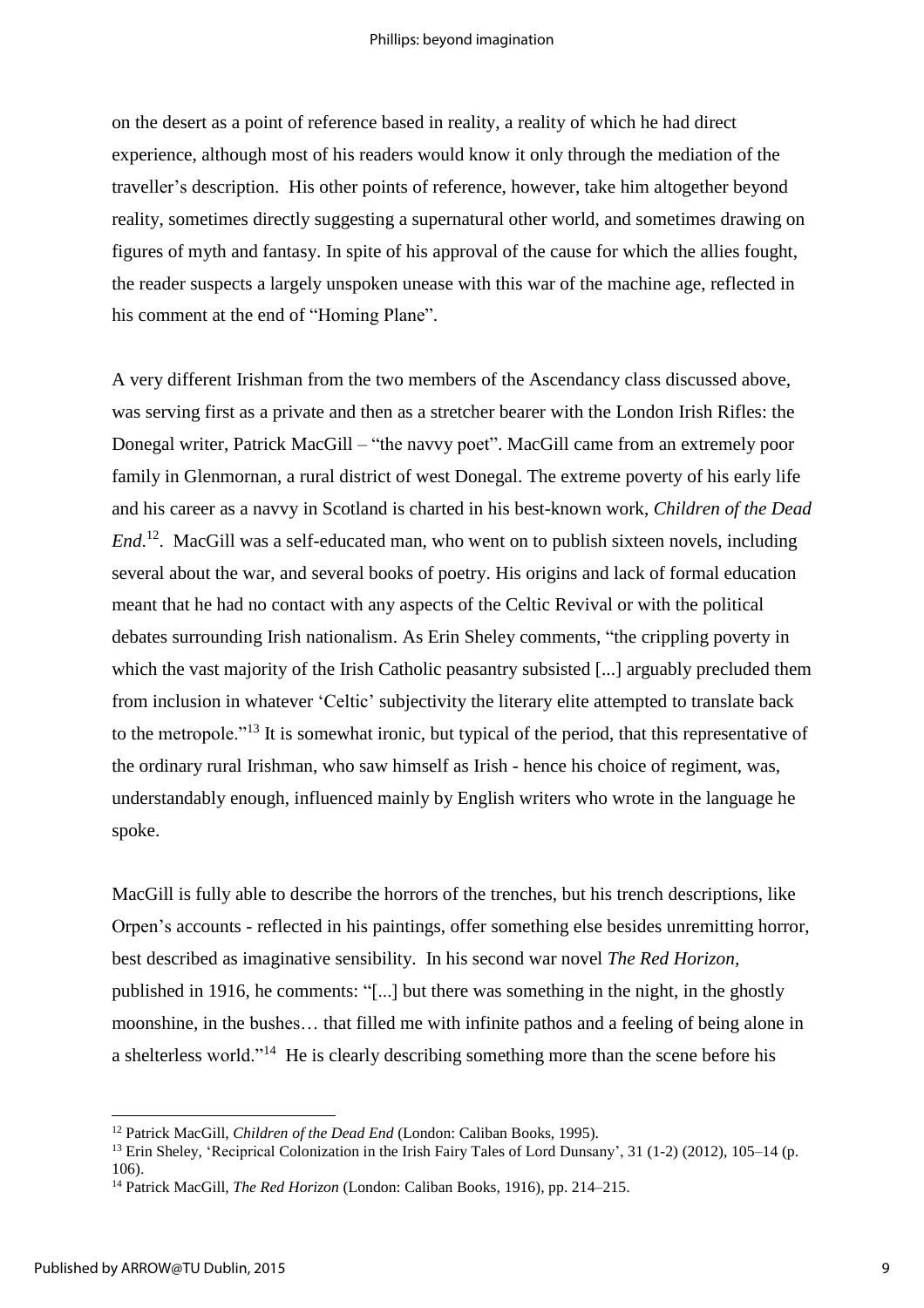eyes, as he struggles to come to terms with a landscape even more hostile than those he had encountered while working as a navvy in Kinlochleven.

This kind of writing is developed even more effectively in his third war novel, *The Great Push,* also published in 1916, which gives an account of the battle of Loos and in which the central character, based on MacGill himself, has become a stretcher bearer:

[...] there was a sense of eternal loneliness and sadness. The grey calm night toned the moods of my soul into one of voiceless sorrow, containing no element of unrest. My mood was well in keeping with my surroundings. In the distance I could see the broken chimney of Maroc coal-mine standing forlorn in the air. Behind, the twin towers of Loos quivered, grimly spectral. <sup>15</sup>

The reflective mood has a quality of the Romantic sublime, with the narrator's voice attuned to surroundings more real and more tragic than the ruins of Romantic poetry. It might be argued that such imaginative portrayal of the battlefield landscape ennobles conflict, although James Anderson Winn has argued powerfully against the idea that any writing which sees beauty in the midst of conflict necessarily has this effect. <sup>16</sup> MacGill shares with Dunsany a perception of the unearthly, which leads his narrator in *The Great Push* to sometimes give expression to flights of fancy, induced by the extraordinarily surreal surroundings in which he finds himself, as in this description of a spinney in which the smoke, from the encounter which has just taken, place hangs over the surroundings:

Strange contrasts were evoked on the crest, monstrous heads rose over the spinney, elephants bearing ships, Vikings bearded and savage, beings grotesque and gigantic took shape in the smoke and lyddite fumes. (83)

Here the tone is undoubtedly gothic, recalling at times some of Dickens's industrial landscapes, and it is worth remembering the popularity of gothic literature in the pre-war era, some of which MacGill would have undoubtedly read. Traces of popular gothic, reminiscent sometimes of the Welsh writer Arthur Machen, whose story "The Bowmen" originated the

<sup>15</sup> Patrick MacGill, *The Great Push* (Edinburgh: Birlinn Ltd, 2000), p. 103. Further quotations are referenced by a page number in the text.

<sup>16</sup> James Anderson Winn, *The Poetry of War* (Cambridge: Cambridge University Press, 2008), p. 6.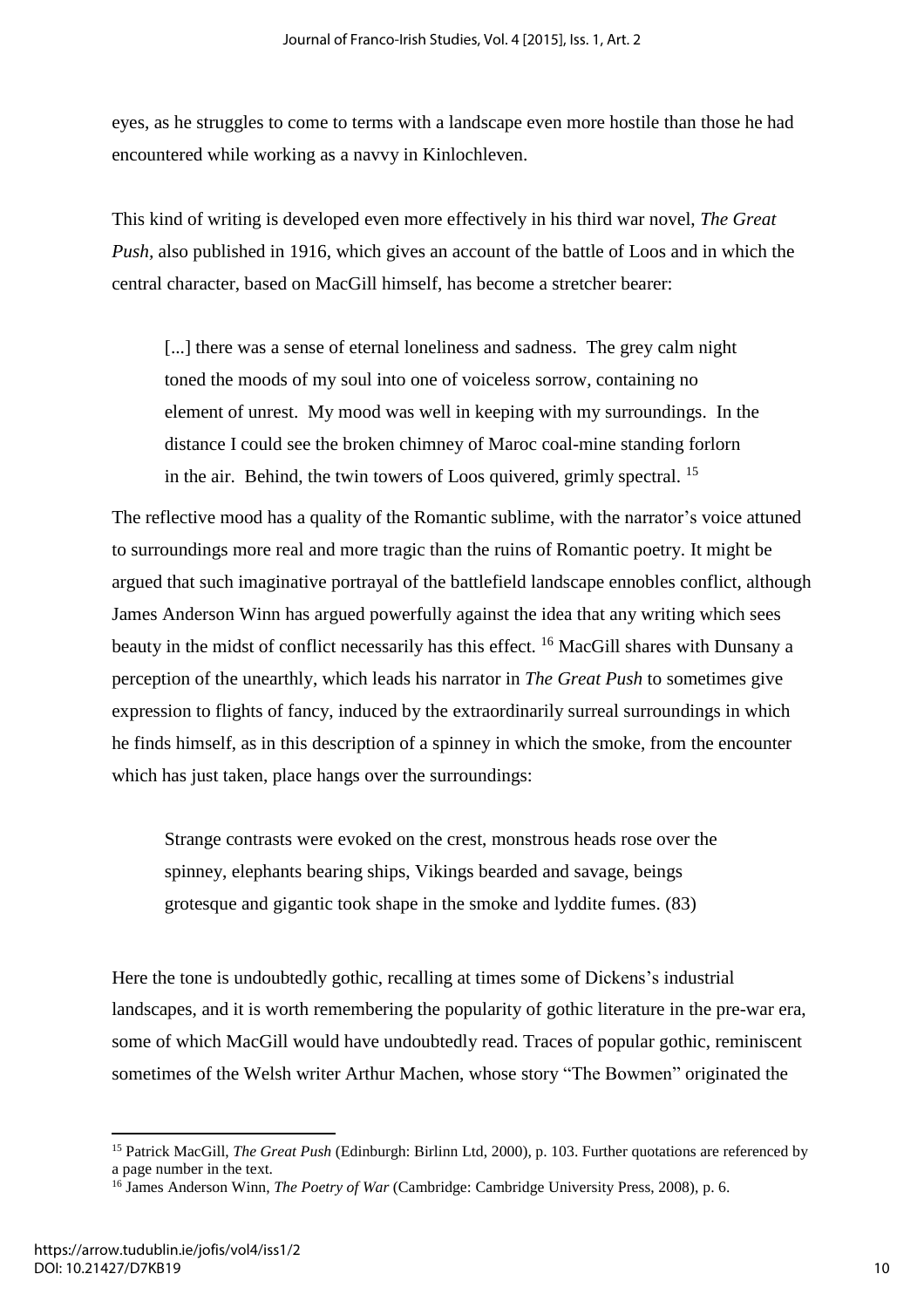legend of the Angels of Mons, are readily detectable in the writing of MacGill who was a self-taught but omnivorous reader.

Another example of the evocation of this strange transforming beauty, suggestive again of the romantic sublime but with less of the monstrous gothic, is to be found in this description of Loos at night:

White as a winding sheet, it [white glow] looked like a fire of frost, vast and wide diffused. Every object in Loos seemed to lose its reality, a spectral glimmer hung over the ruins, and the walls were no more than outlines. The Twin Towers was a tracery of silver and enchanted fairy construction that the sun at dawn might melt away, the barbed-wire entanglements [...] were fancies in gossamer. The world was an enchanted poem. (65)

The reference to white is reminiscent of the surprising lightness that has been observed in some of Orpen's descriptive writing, and which is reflected in his paintings, although, with the possible exception of *Thiepval*, there is nothing spectral about the paintings, whereas here there is that insistent gothic suggestion of an unreal world. Nevertheless there is a contrast with the utter bleakness of Dunsany's descriptions. While, as has been observed, MacGill was largely uninfluenced by the literary revival, there are references in his writing to the arguably more authentic traditions of fairy and folk tales, which he learned in his native Donegal, and this is reflected in his reference points when he chooses to evoke a world beyond the real. There is plenty in MacGill's writing to suggest that such imaginative scene painting did not delude him about the horrors of war. Gothic influences, more monstrous than sublime, are apparent in a description of a half-eaten corpse from *The Great Push*, redolent with a sense of the abject:

For the thing there was not the quietude of death and the privacy of the tomb, it was outcast from its kind. Buffeted by the breeze, battered by the rains it rotted in the open. Worms feasted on its entrails, slugs trailed silverly over its face, and lean rats gnawed at its flesh. The air was full of the thing, the night stank with its decay.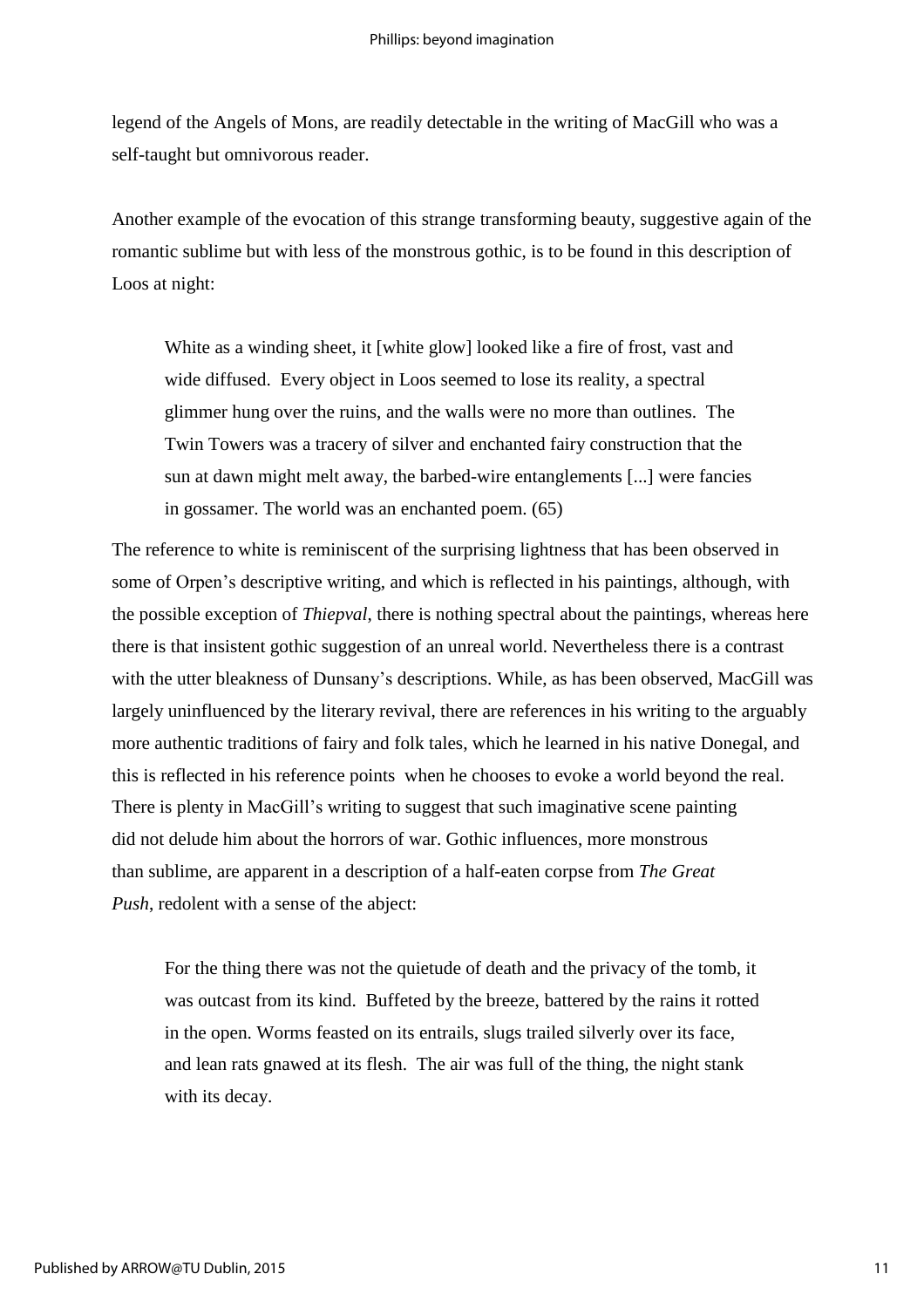This is, for all its horror, all too real, although gothic in its use of excess, which in turn creates a strong sense of abjection in the final words of the description:

Life revolted at that from which life was gone, the quick cast it away for it was not one of them. The corpse was one with the mystery of the night, the darkness and the void. (113)

Passages such as this provide a powerful antidote to notions of the glorious and heroic, and in its focus on the all-pervading reality of death it is reminiscent of the writing of MacGill's fellow countryman Liam O'Flaherty whose gothic representation of the trenches, *Return of the Brute,* has never received the acclaim it deserves.<sup>17</sup>

MacGill's descriptions share with Orpen's and Dunsany's the sense of something beyond previous experience, but the literary resources his imagination is able to draw upon enable him to produce more powerful descriptions. He is strongly influenced by both gothic and romantic literature, both of which take the reader beyond the limits of realism, a realism which proves an inadequate medium through which to describe the horrors of the front. Nevertheless he remains more strongly rooted in reality than Dunsany, with descriptions which partake of excess rather more than fantasy, although the latter element is not completely absent.

The writing considered so far is the work of men with direct experience of the Western Front, as serving soldiers, or in Orpen's case, a war artist with close first-hand acquaintance with the battlefield. I wish to conclude by considering one example of the way in which first-hand experience of the front, mediated by the stories of others, became part of the imaginative experience of those who did not witness it directly. One of the best known Irish representations of such experience is to be found in Act II of O'Casey's *The Silver Tassie*, 18 a drama famously challenged by Yeats on the grounds that, "you are not interested in the great war, you never stood on its battlefields or walked its hospitals". <sup>19.</sup> O'Casey, however, did have access to the direct accounts of others. The director of the first performance of the play at the London Apollo theatre argued that O'Casey "had a knowledge of the war and the

<sup>17</sup> Liam O'Flaherty, *Return of the Brute* (Dublin: Wolfhound Press, 1998).

<sup>18</sup> Sean O'Casey, *Collected Plays* (London: MacMillan, 1959). Further quotations are referenced by a page number in the text.

<sup>19</sup> Roy Foster, *W.B.Yeats: A Life* (Oxford: Oxford University Press, 2003), p. II. 367.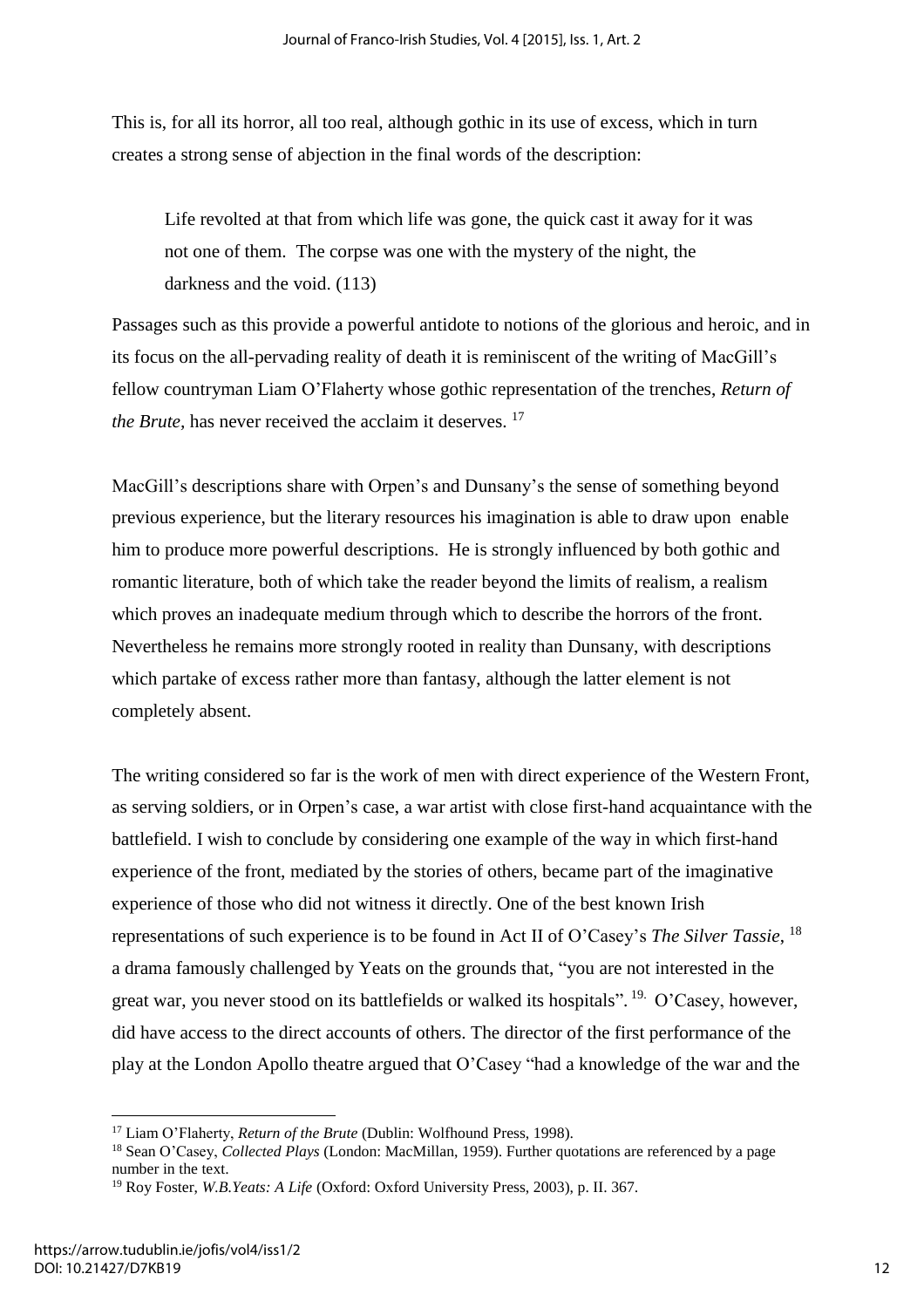soldier that few civilians have had",  $^{20}$  while he himself pointed out that he was one "whose" elder brother had worn the khaki in the first World War; who had walked with the Tommies, had chatted with them, had sung songs with them in the hospitals of St Vincent and of Richmond<sup>"21</sup>

Nevertheless, without subscribing to the now outmoded view that the only authentic writing about the war must come from those who fought in it, it has to be conceded that in terms of representation of landscape it does have significance. O'Casey's landscape is, like all the landscapes discussed a "re-presentation", but is drawn not from personal memory but from the accounts of others. The evidence quoted above suggests that the accounts on which O'Casey depended were predominately verbal rather than literary, although the latter would not be altogether excluded. In keeping with the focus of this article on descriptive writing, I want to turn now to the visual representation specified in dramatic stage direction, focusing on Act II of *The Silver Tassie*, the only act which directly represents the frontline experience. It is visually encapsulated by the evocative stage set:

Between these two lacerated fingers of stone can be seen the country stretching to the horizon where the front trenches are. Here and there heaps of rubbish mark where houses once stood. From some of these, lean dead hands are protruding. Further on spiky stumps of trees which were once a small wood. The ground is dotted with rayed and shattered shell-holes. (35)

The strongly visual representation suggests the possible influence of war artists such as Orpen. However O'Casey's long stage set for this act (it occupies over a page in the MacMillan edition of his collected works) has a pointed emphasis, and the general description quoted above is seen through the ruins of a monastery. There follows a detailed description of the figure of the Virgin Mary in a stained glass window, significantly wearing a black robe and then:

Further up from this window is a life-size crucifix. A shell has released an arm from the cross, which has caused the upper part of the figure to lean forward with the released arm outstretched towards the figure of the Virgin. Underneath

<sup>20</sup> Raymond Massey, *A Hundred Different Lives* (Toronto: McLelland and Stewart, 1979), p. 86, quoted in Christopher Murray, *Sean O'Casey* (Dublin: Gill and MacMillan, 2004), p. 205.

<sup>21</sup> Sean O'Casey, *Rose and Crown*, Autobiographies vols. (London: Pan books Ltd, 1980), p. 275.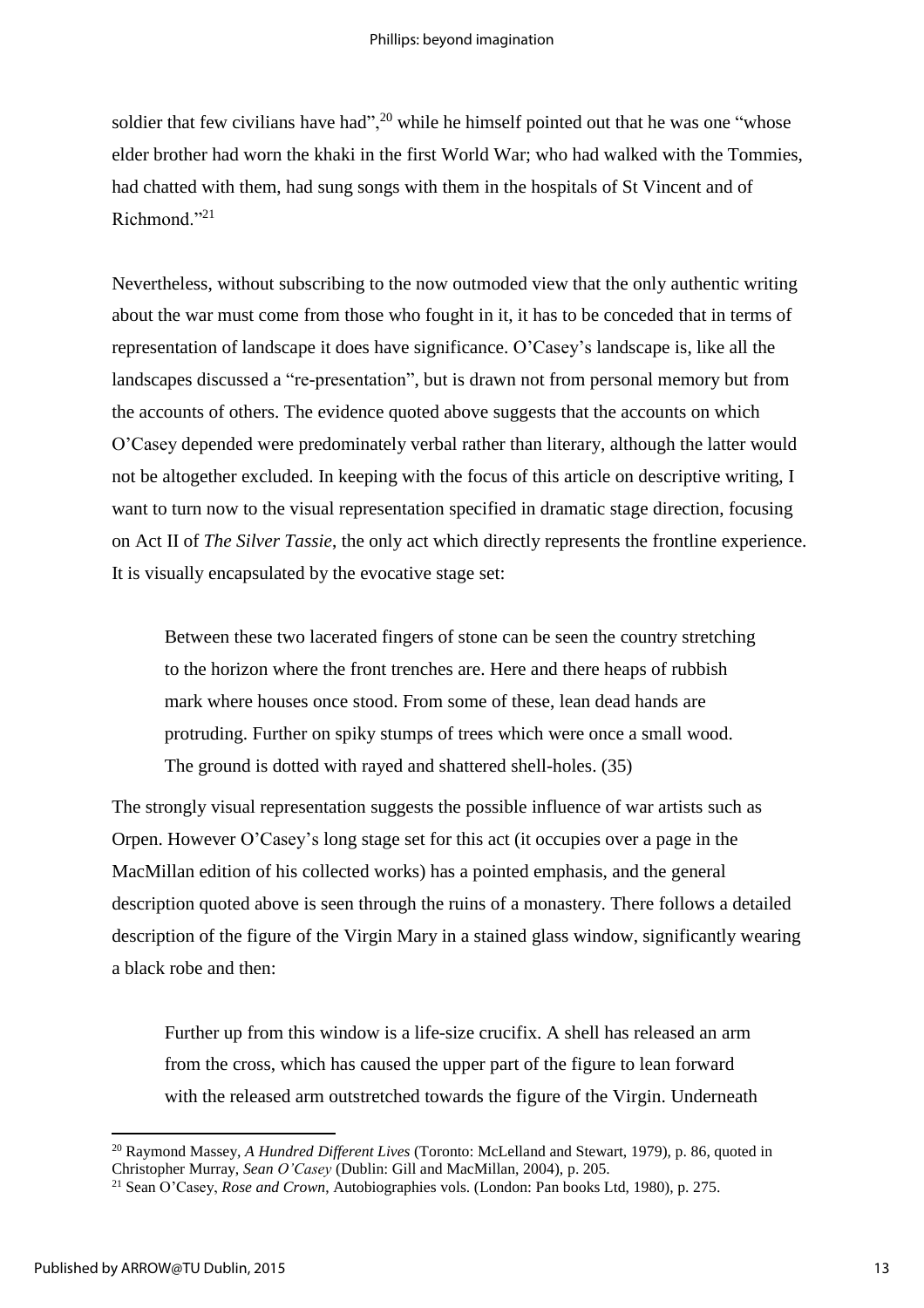the crucifix on a pedestal, in red letters, are the words: PRINCEPS PACIS. Almost opposite the crucifix is the gunwheel to which Barney is tied. (35)

The very obvious irony needs no comment, except perhaps to note that Barney has been tied to the gun wheel as a punishment, extending the denial of peace beyond the enemy and to one's own troops. Further, the reference to the figure of the virgin, combined with the dislodged figure on the crucifix, recall the well-known phenomenon of the partially dislodged figure of the virgin on a basilica at Albert and the superstitious beliefs surrounding it, suggesting that for most people Christianity has become a matter of superstitious observance, rather than real engagement with the teaching of its founder. <sup>22</sup> This is further developed in the ensuing act, which includes a scene where the soldiers worship the gun with the chant "We believe in God and we believe in thee" (54-55). O'Casey's representation of the visual draws on the techniques of expressionist drama which is employed to convey a specific and strongly anti-war viewpoint.

Of all the writers considered here, O'Casey alone, the only non-combatant, was opposed to the war. While Orpen and Dunsany were undoubtedly in favour of it, there are many passages in MacGill's work which suggest an ambivalence which in his post-war work became outright hostility.<sup>23</sup> In spite of these differences, all three writers who directly witnessed the conflict bear testimony to the utter desolation they witnessed, although only in the writing of Dunsany is the desolation unmodified. MacGill's writing is the most powerful and the work of this powerful witness to life on the Western Front has never been sufficiently valued. Specifically Irish cultural influences are not strong, but are present in MacGill's occasional allusions to folk and fairy tales. While Dunsany does not draw directly on Celtic traditions, the broader influences of the Revival are present in his writing. However all four writers are also strongly influenced by cultural traditions beyond Ireland, both English (an inevitable consequence of the shared language) and European. The traditions on which they drew are

 $22$  For a discussion of such superstitious beliefs including those connected with the statue at Albert, see Paul Fussell, *The Great War and Modern Memory* (Oxford: Oxford University Press, 1977), pp. 131–5.

<sup>&</sup>lt;sup>23</sup> David Taylor in his comprehensive study of MacGill's war writing argues that his work during the war is never explicitly anti-war but there are some passages which can only be interpreted as anti-war.David Taylor, *Memory, Narrative and The Great War: Rifleman Patrick MacGill and the Construction of Wartime Experience* (Liverpool: Liverpool University Press, 2013).